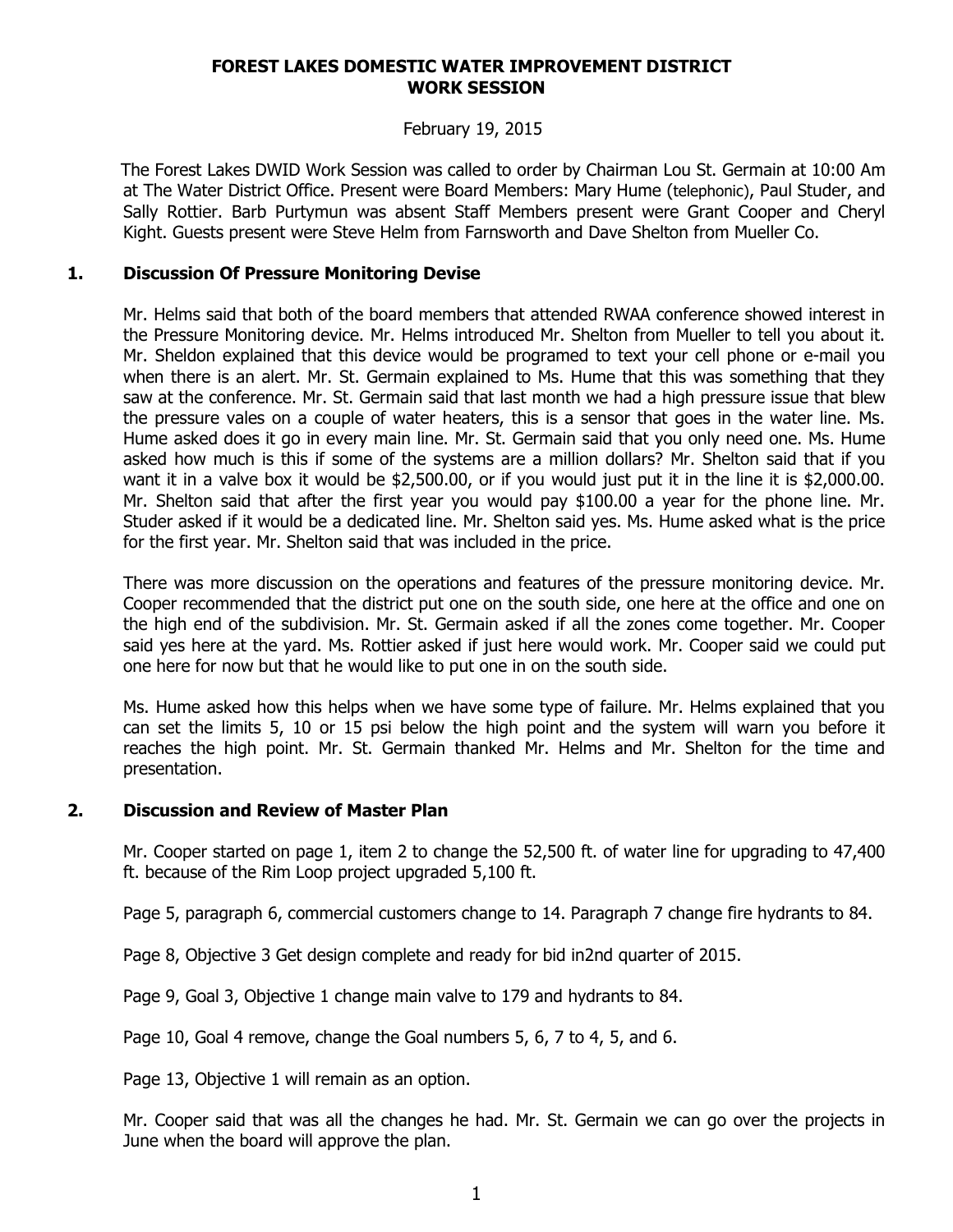# **3. Discussion and Review of Rules and Regulations**

Mr. Cooper said that we should put the credit card charges in the Rules and Regulations. Ms. Kight said that she didn't think we had to do that, just put it on the Fee and Charges Sheet, but she would check to make sure.

### **4. Discussion and Review of Management Policies and Procedures**

Mr. Cooper would like to change Page 5 Item 7 as to the availability in case of an emergency. Mr. Studer agreed that the on call operator should be able to go to their child's activity. Mr. Cooper suggested it be within two hours. Mr. Studer said that the other water companies that he had visited compensate the employees for weekend coverage, we pay our employees for a half hour lunch which will compensate them for being on call on the weekends.

Mr. Cooper said on page 5 we need to remove item 2 retirement plan.

Mr. Studer wanted to address item 1 health insurance, we cover family members up to the age of 18. Ms. Kight said that they go to the age of 26. Mr. Studer said that is Obama care and we are not. Mr. Cooper said that the staff would get with the insurance company and find out what it is. Mr. St. Germain asked what is going on with Mr. Morehead's insurance. Mr. Cooper told the board that he had gone to the school district and talked with Ms. Blosser and explained that the water district will be paying for the health insurance for the Morehead family. Mr. Cooper and Ms. Blosser called the insurance company and determined that the water district will write a check directly to Asbait Insurance before the tenth of the month.

## **5. Discussion of Capital Equipment Annual Update and Yearly Schedule**

Mr. Cooper explained that the Capital Equipment report he put together and some is typed and some

hand written just to give the board an idea of what we have. He continued that pumps condition are good because we don't have any information whether they are bad or good. Mr. St. Germain said they are good because they are running. Mr. Cooper said that all the dates are approximate because because we have no paper work to go by. Mr. Cooper said that there is no paper work for the heaters inside, the one that he did see is the one at the St. Joe well and that was 1985. Ms. Rottier asked if we could call the manufacturer to see if they could give us dates. Mr. Cooper said that is what he would do. Mr. St. Germain asked what a 60 HP pump would cost. Mr. Cooper said that he did not know, but will get prices for all the equipment. Mr. Cooper said that the pumps will be expensive if we have to replace them, because they will now have to be lead free. Mr. Studer suggested that next time you do this report you could add the cost of running the equipment.

Mr. Cooper asked if the board had a chance to look at the Yearly Schedule. Mr. Cooper said that the Service Contract are marked for June. Mr. Studer said that they should be in April so we can plan the budget. Mr. Cooper said that the Emergency Plan is duplicated and will remove the second line. Mr. Cooper asked if the board would want to remove the multi-level billing. Mr. Studer said that it should stay. Mr. Studer then said that you have a list of inventory and that some may be bad due to the time it has been on the shelf, you will need to review that list and be able to tell us what you will need so we can plan the budget.

### **6. Discussion of Operations Review Committee Report**

Mr. Cooper asked Ms. Hume if she received the Operations Review. Ms. Hume said no. Mr. Copper said he would send it to her after the meeting. Mr. Studer explained that he and Ms. Rottier went to Pinetop and Ponderosa Water Districts to compare the staffing, number of services, rates, compensation, and benefits. Mr. St. Germain asked if they are both privately owned. Mr. Studer